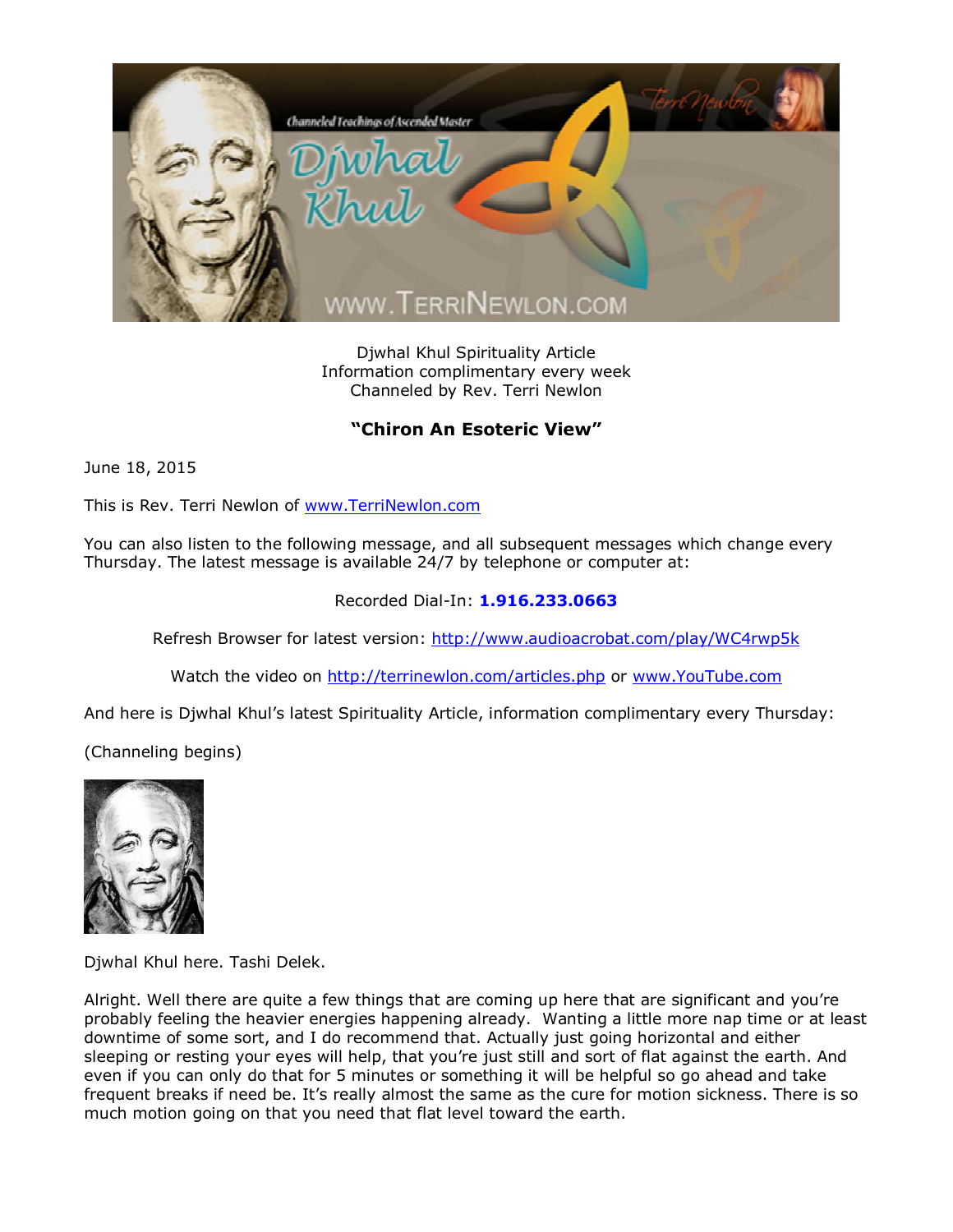Alright, now. Ramadan begins. We have a Summer Solstice which is very potent on Father's Day in the USA. That's also the culmination of those Uranus/Pluto Squares for lightworkers so it's really almost kind of a 'throw your graduation cap in the air' kind of time period there over the weekend and then, then we start getting ready for Chiron going retrograde.

So I do want to talk about that a little bit because it's a big thing to get ready for. You want to kind of prepare ahead of time. It will go retrograde in what I call Psy Pi or Psychic Pisces on June 24 and then it will go direct November 28. So we got a good five months there of really an elevated esoteric experience with Chiron.

Now it's classically called 'the wounded healer'. In other words, through your own wounds or downfalls or mishaps you figure out how to heal yourself and maybe if you have advice that heals others or suddenly healing power comes to the surface and flows through you. So it does point out that even if you yourself are not all that well, you do have healing power and value to others. Or maybe your dog gets all the healing energy that you pump out with unconditional love or you share your story about an accident you were in and that's healing to other people.

So Chiron, 'the wounded healer', really I refer to it as 'the healed healer' but here it's going to be retrograde, apparently moving backward in the Heavens. It affects all the Saturn and Uranus things that are going on so it affects lessons in life, unexpected things or surprises, occurrences that you weren't counting on and then the Psychic Pisces brings in this very, very potent kind of third eye awakening which you can use for deeper insight.

So the esoteric view that Chiron has is that everything can be healed and every experience can be used as a healing experience and that would be how I would suggest that you view that retrograde time period.

Again the dates are, well really it's starting ahead of time. Anytime something is getting ready, it's like you slow down your walk to a stop and then you turn around and go the other way or you start stepping backwards, there is a slowing down before a retrograde. And then it takes a while when it goes direct to really kind of speed up and move into full motion. So think of it like that. We are kind of already in it causing some of the tiredness. So again, June 24 to November 28.

Really examine what you *do* want to heal and how you might want to turn some experiences you've had into healings.

Alright Dear Ones. As always, thank you and my love to you.

Djwhal Khul

Channeled by Rev. Terri Newlon [www.TerriNewlon.com](http://www.terrinewlon.com/)

(Spirituality Article, Transcribed by Micheline Ralet)

Training for Modern Mystics [Channeled Teachings for Everyday Spirituality](http://www.terrinewlon.com/)

© 2015 All Rights Reserved – Terri Newlon Inc.

Join our e-newsletter and get complimentary Spirituality Articles information every week.

Continuously Upgraded custom designed long distance ethers broadcast for anyone seeking Spiritual Enlightenment. Great for World Servers. Economically priced. http://terrinewlon.com/events\_sessions.php